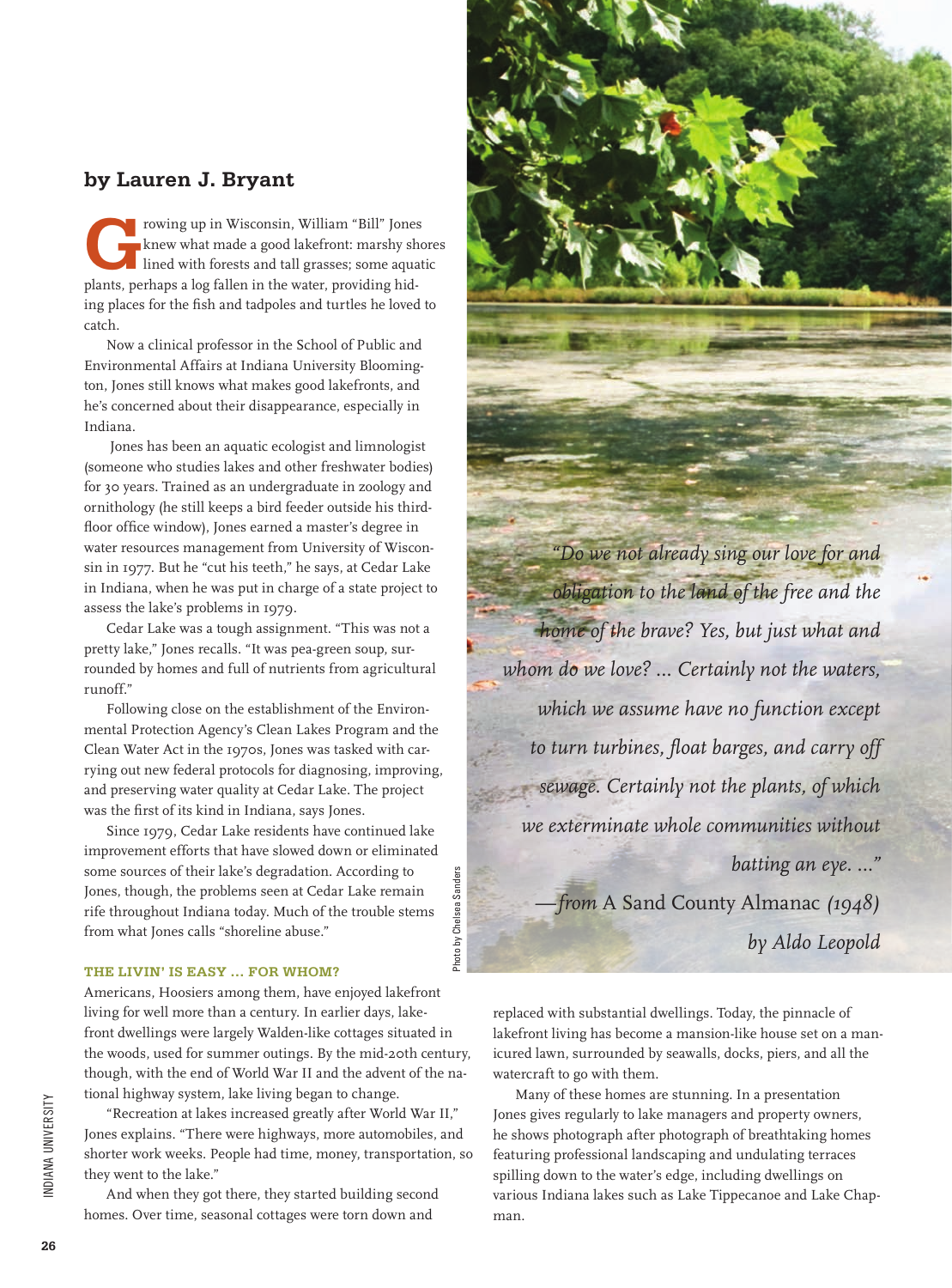

When Jones looks at these houses, though, he doesn't see beauty, but abuse. In his view, the removal of native shoreline plants and trees, and their replacement with bulkhead seawalls and other structures made of impervious materials, is nothing less than an assault on the lake's wildlife and the very life of the water itself.

"Lakes are not immaculate. Nature isn't neat," Jones says. "Lakes are diverse, and they function ecologically because they are diverse. Without a natural shoreline, the resiliency of a lake and the lake environment to respond to change is really lost."

Without the buffer of native vegetation along a lakeshore,

for example, shoreline erosion escalates rapidly, while lawn fertilizers and other runoff easily flow into the water, causing excess nutrients that produce more algae. The removal of trees also removes habitat and food sources for fish, who like the shade of standing trees and the shelter of downed limbs. Fish also feed on insects that fall from tree branches into the water. "When you take away natural vegetation and put seawalls in, there are no longer homes for anything at all," Jones says.

As a result of his research and work with SPEA students throughout the state, and his ongoing gubernatorial appointment to the Indiana Lakes Management Work Group, Jones